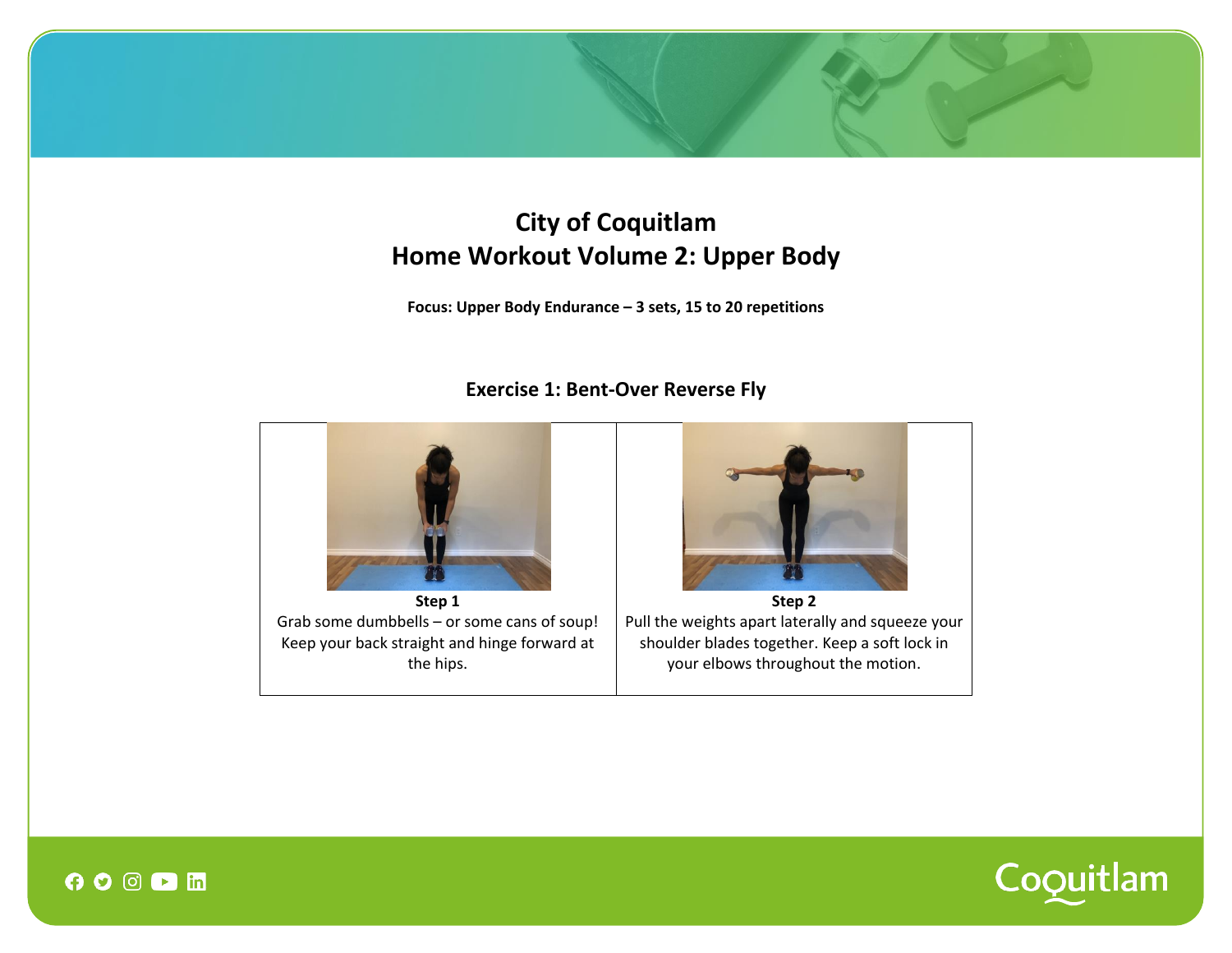## **Exercise 2: Superman Back Row**





 $\bullet$   $\circ$   $\circ$   $\bullet$  in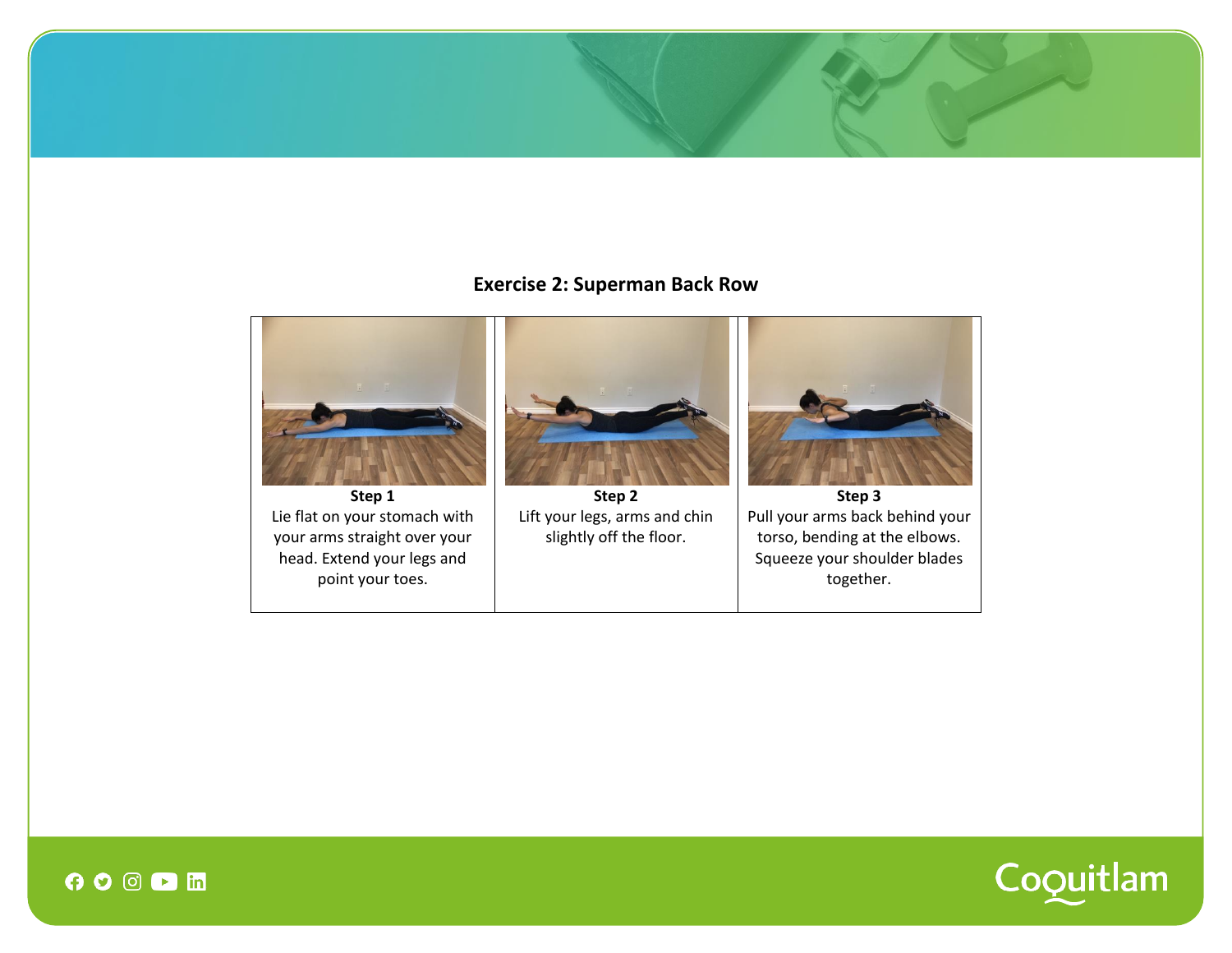# **Exercise 3: Bicep Curls**





 $O$   $O$   $O$   $D$   $n$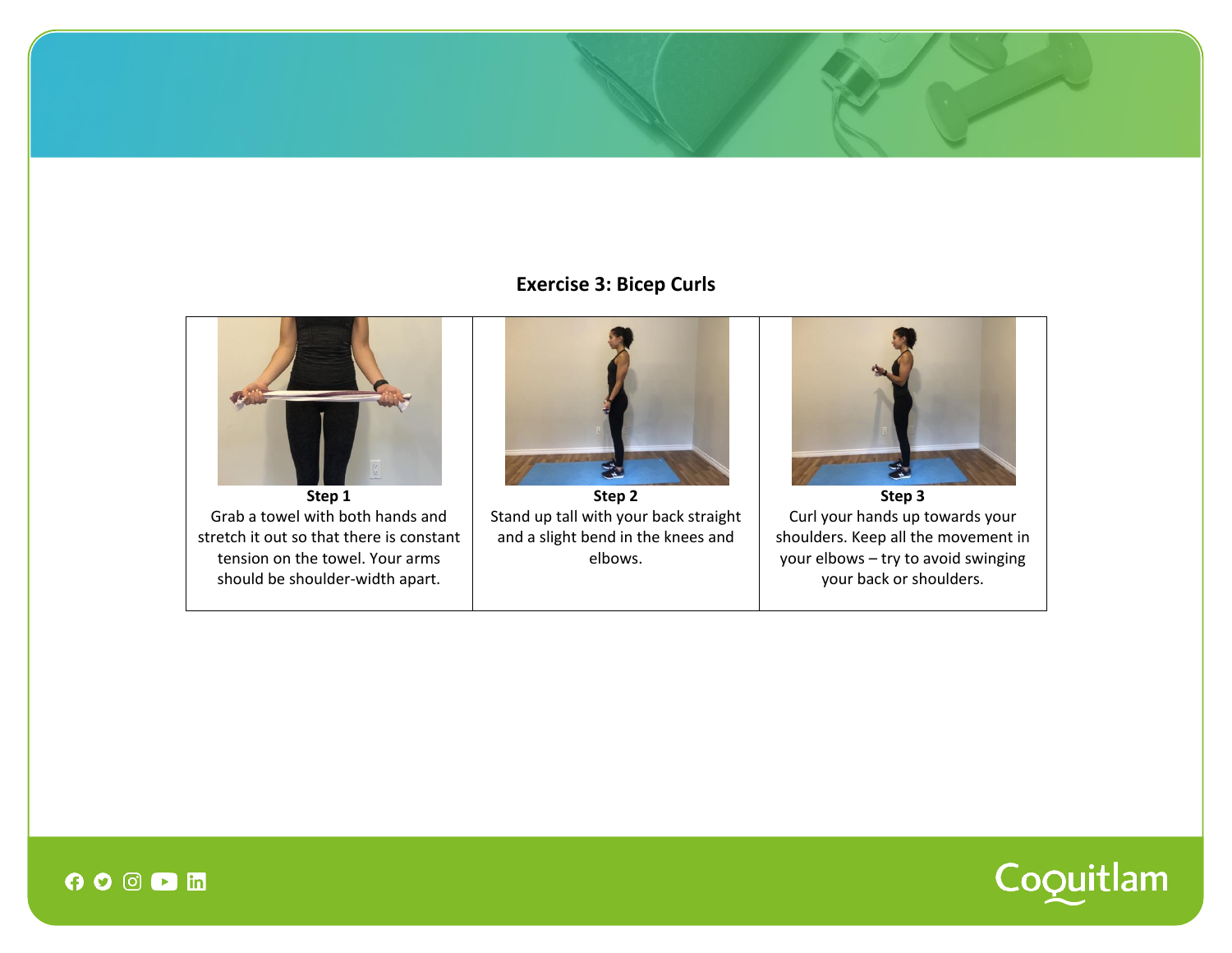# **Exercise 4: Plank Shoulder Taps**





 $\boldsymbol{\Theta} \boldsymbol{\circ} \boldsymbol{\odot} \boldsymbol{\Theta}$  in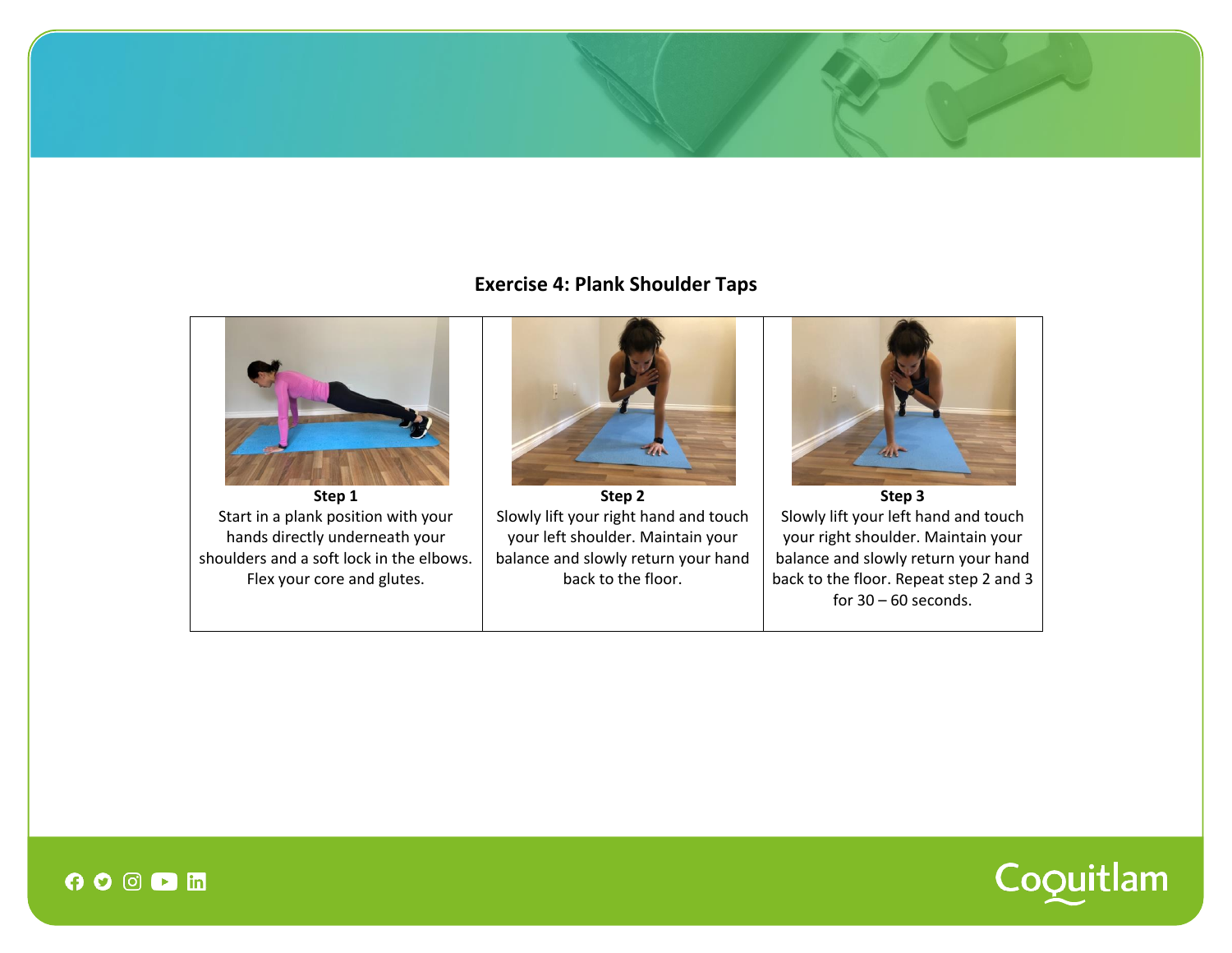## **Exercise 5: Side Plank**





 $\overline{\phantom{0}}$   $\overline{\phantom{0}}$   $\overline{\phantom{0}}$   $\overline{\phantom{0}}$   $\overline{\phantom{0}}$   $\overline{\phantom{0}}$   $\overline{\phantom{0}}$   $\overline{\phantom{0}}$   $\overline{\phantom{0}}$   $\overline{\phantom{0}}$   $\overline{\phantom{0}}$   $\overline{\phantom{0}}$   $\overline{\phantom{0}}$   $\overline{\phantom{0}}$   $\overline{\phantom{0}}$   $\overline{\phantom{0}}$   $\overline{\phantom{0}}$   $\overline{\phantom{0}}$   $\overline{\$